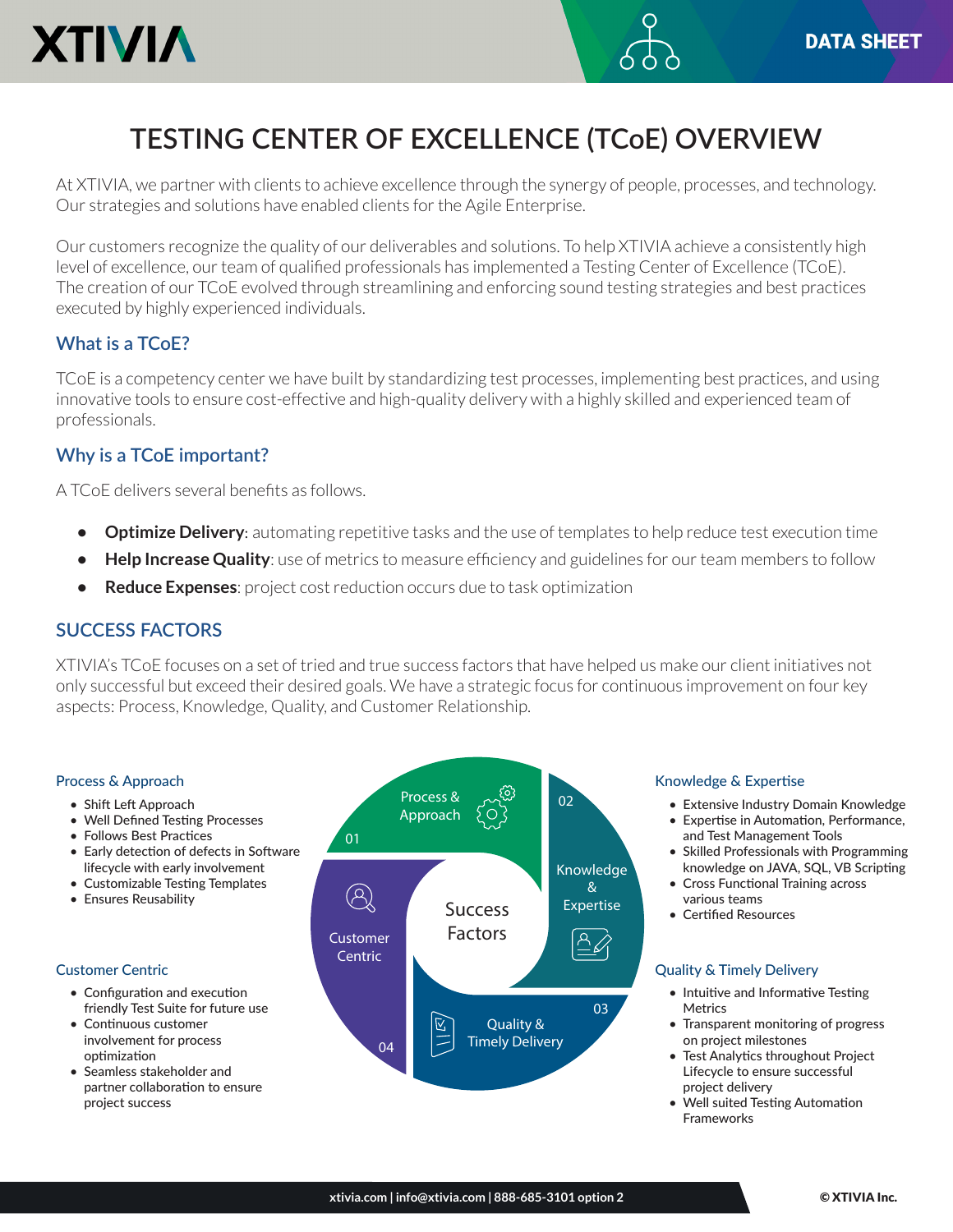

# **SERVICE OFFERINGS & EXPERTISE**

XTIVIA's Test Center of Excellence has extensive industry experience in providing Testing solutions to various partners. The testing team's expertise spans multiple technologies through different tiers of software architecture. XTIVIA's TCoE combines a deep understanding of industry best practices with knowledge in providing various software testing services to offer an end-to-end solution.



## **TEAM MEMBERS AND CERTIFICATIONS**

XTIVIA's valued team members form our TCoE. Our professional team is well-versed in many areas of testing, certified in various tools, and has deep experience gained from working on projects following different methodologies.

- Average years of experience: 8+ years
- Experience in various SDLC models, with extensive experience on Waterfall and Agile
- Well-versed in testing different software solutions
- Certifications: QA resources have certifications in various domains, testing tools, and methodologies
- Experience in various industry domains: Insurance, Retail, Banking, Rental, Telecom, and Finance
- Expertise in a wide range of open source and commercial Automation and Test Management tools

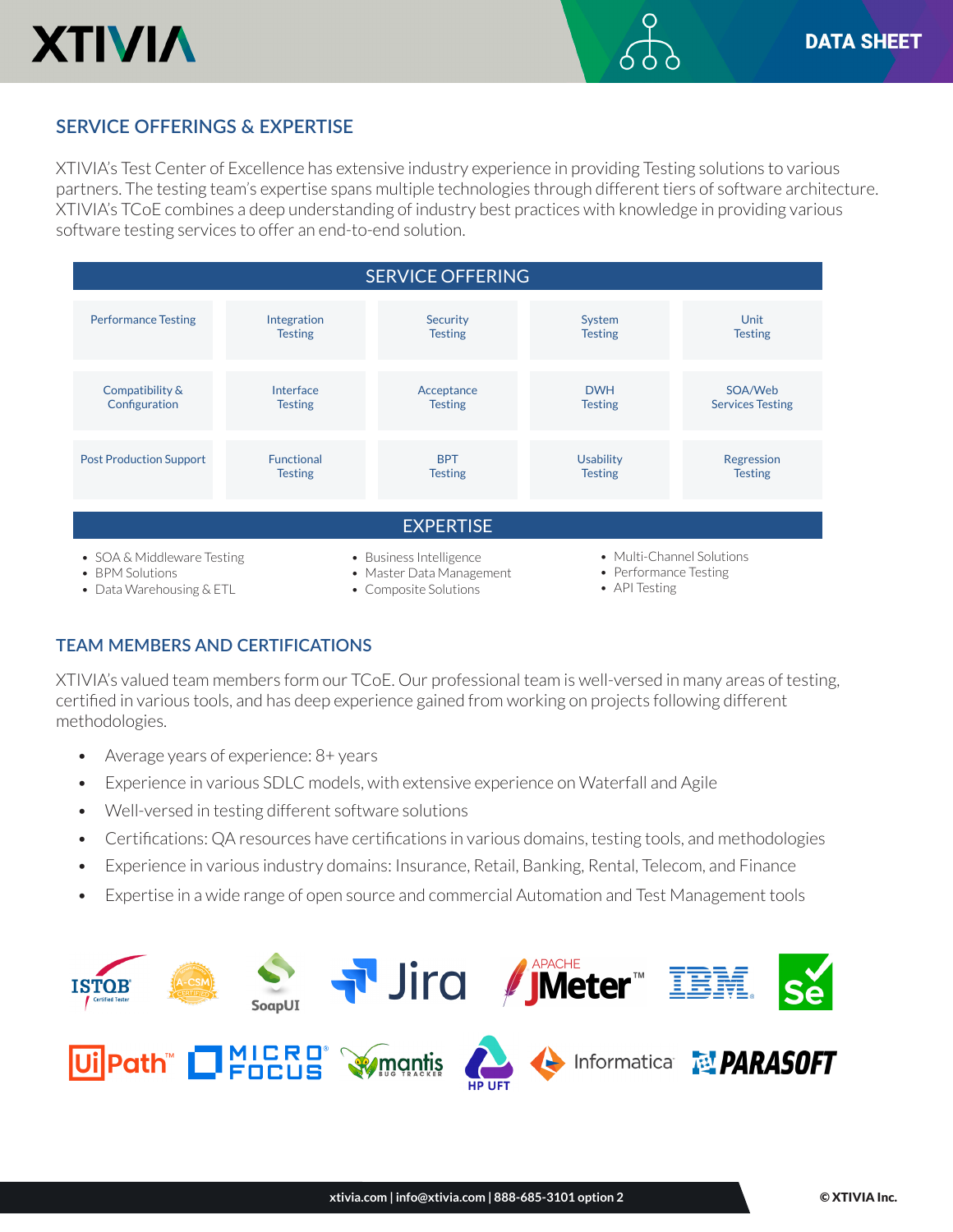

## **ENGAGEMENT MODEL**

XTIVIA offers flexible engagement models that are customizable to suit any business needs. Companies face many challenges on business priorities, team dynamics, and budgetary constraints. To ensure successful project delivery, they need a personalized engagement approach that meets the requirements on various levels. Clients can choose from the different engagement models described below or take a tailored hybrid approach:

| <b>XTIVIA Test Center of Excellence Engagement Model</b> |                                                                                                                                             |                                                                                                                                                        |                                                                                                                                          |
|----------------------------------------------------------|---------------------------------------------------------------------------------------------------------------------------------------------|--------------------------------------------------------------------------------------------------------------------------------------------------------|------------------------------------------------------------------------------------------------------------------------------------------|
|                                                          | <b>Project Based</b>                                                                                                                        | <b>Managed</b>                                                                                                                                         | <b>Consulting/Staffing</b>                                                                                                               |
| <b>Model</b>                                             | Project-based testing with<br>agreed deliverables or<br>resources.                                                                          | Partnership model, where<br>XTIVIA is responsible for<br>deliverables working in<br>collaboration with the client                                      | <b>XTIVIA Resources work</b><br>under client direction and<br>supervision                                                                |
| <b>Applicability</b>                                     | Immediate project testing<br>requirements to be<br>satisfied                                                                                | Requires large volume of<br>regularly testing where there are<br>advantages to the client to<br>reduce monthly spend on QA or<br>overall quality cost. | Immediate resources are<br>needed to expand the<br>testing team or to deliver<br>a project                                               |
| Location &<br><b>Work Timings</b>                        | The client coordination<br>team works on-site/client<br>business hours and the<br>remaining team works<br>remotely/partial overlap<br>hours | The client coordination team<br>works on-site/client hours and<br>the remaining team works<br>remotely/partial overlap hours                           | On-site, Off-site, and<br>Offshore (work timings<br>dependent on<br>engagement needs)                                                    |
| <b>Client</b><br>Governance                              | Low to Medium                                                                                                                               | Low                                                                                                                                                    | High                                                                                                                                     |
| <b>Benefits</b>                                          | Predictable and continuity<br>of a dedicated team                                                                                           | Efficient and cost-effective<br>solution for complex, large<br>projects                                                                                | Flexible for changes in<br>project scope and<br>transparency in<br>deliverables. Highly<br>flexible to ramp up or<br>ramp down resources |
| Pricing<br><b>Structure</b>                              | Fixed Bid or Time &<br>Material based on scope<br>and project plan clarity                                                                  | Fixed Bid and/or Time &<br>Material                                                                                                                    | Time & Material                                                                                                                          |
| <b>Best suited</b><br>for                                | Projects with good clarity<br>and precision on what<br>needs to be accomplished                                                             | <b>Complex Testing components</b><br>and involves various several<br>stakeholders, resources, and<br>expertise the customer may not<br>have            | Long term projects with<br>less vision on final<br>requirements                                                                          |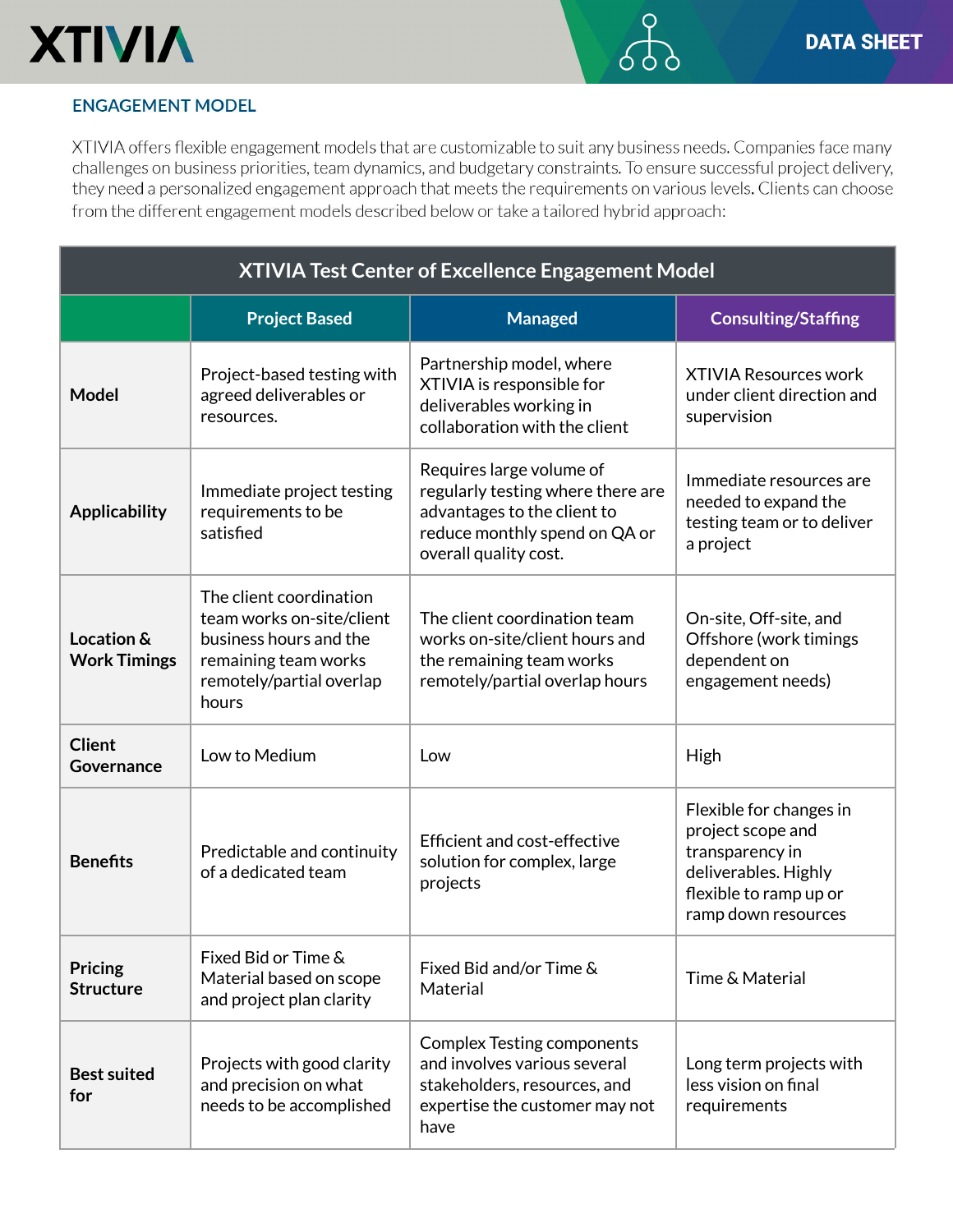

## **TESTING PHASES**

The Testing Lifecycle has various activities to identify and perform for Testing. They are carried out systematically in four different phases to achieve specific goals and deliverables planned for each stage.

**Analysis Test Design Test Execution Closure**

## 1. Analysis

- Understand Business-/Technical-level Requirements of an end-to-end system through interaction and documents
- Analyze the systems involved (GUI, API, Messaging layer, Database, Data Warehouse) and identify the required types of testing
- Understand non-functional requirements
- Strategize and plan the Testing with selection and adaptation of Testing techniques
- Identify and coordinate to develop Stubs/Drivers
- *• Deliverables: Test Plan, Test Strategy*

#### 2. Test Design

- Author the Test Scenarios and Test Cases (Standards, Functionality, Data, Workflow)
- Prepare test cases for Integration Testing, End-to-End testing
- Prepare the non-functional test cases (performance, security, interoperability)
- Tool evaluation and Setup the Tool [Selenium, UFT, RPA UiPath, SOATest, SoapUI, JMeter]
- Setup Automation Framework and Prepare Test Suite
- *• Deliverables: Test Specification Document, Test Cases, Configuration*

### 3. Test Execution

- Functional Testing is performed using both the manual and automation suites
- Non-functional testing is performed to test the Load and Operability requirements
- Integration Testing with Stubs or Drivers (in case consumers are not available)
- End-to-End Testing to ensure the data flow is smooth from source to target and to test the endto-end functionality.
- Regression Testing to ensure the existing functionalities are not affected
- Defect Triage for root-cause and impact analysis
- Continuous Test Execution metrics
- *• Deliverables: Weekly Status Reports, Defect Reports*

#### 4. Closure

- Share Test Deliverables with client
- Confirm and document Acceptance
- Configuration and Training of Automation Test Suite for future Test execution
- Test Summary Report/Test Closure Report
- Document the lessons learned and best practices
- Support UAT activities
- Post-production support
- *• Deliverables: Test Summary Report/ Test Closure Report, Testing Artifacts*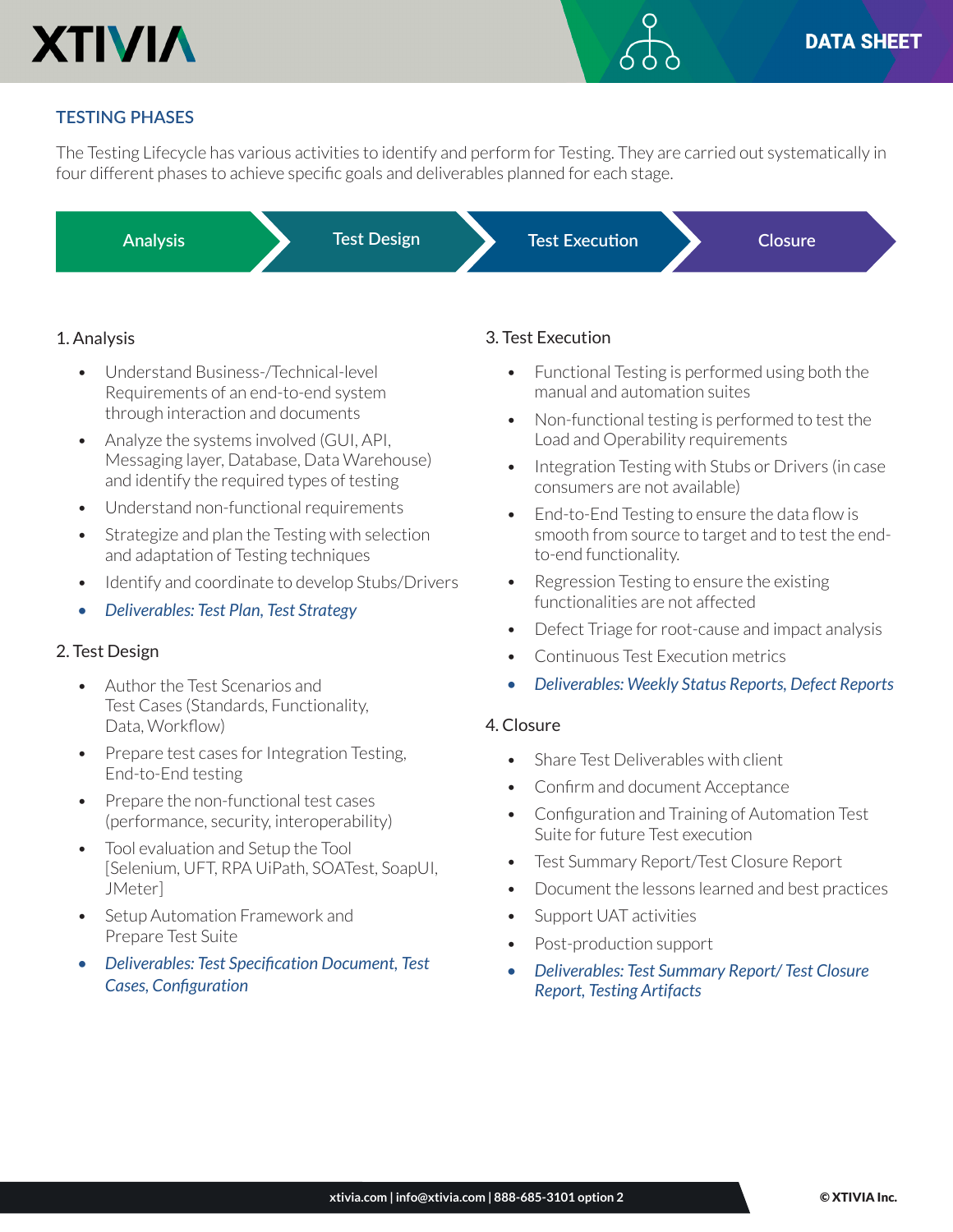

## **END-TO-END TESTING APPROACH**

XTIVIA's TCoE focus on end-to-end testing helps improve the quality of the software under test. The right tools and skills combined with a practical and optimized testing suite for different application layers result in an efficient testing solution. Functional and non-functional end-to-end testing is performed on Graphical User Interface, APIs, Messaging Layer, and Database based on the requirements of the application under test.



#### **XTIVIA AUTOMATION FRAMEWORK**

XTIVIA Automation Framework (XAF) is a customized Automation Framework that aligns with most of the automation projects irrespective of the tool. XAF consists of processes and automation scripts that help achieve Test Automation easily and effectively, ensuring maximum reusability and optimization of code, resulting in reduced time and effort.

#### XTIVIA Automation Framework (XAF):

- Agile-Friendly XAF allows quick feedback of automation scenarios for continuous Integration and Deployment
- Robust It is a very reliable and fool-proof Framework with successful Testing Processes being followed
- Flexible and Scalable The Framework is flexible and easily scalable to match every project's needs

XAF is a one-time setup for any automation tool and has been successfully set up for widely-used automation tools like:

- UFT
- RPA UiPath
- Selenium

Further, XAF eases testing bottlenecks and delivers faster time-to-market applications, as well as reduces overall testing effort and expense.

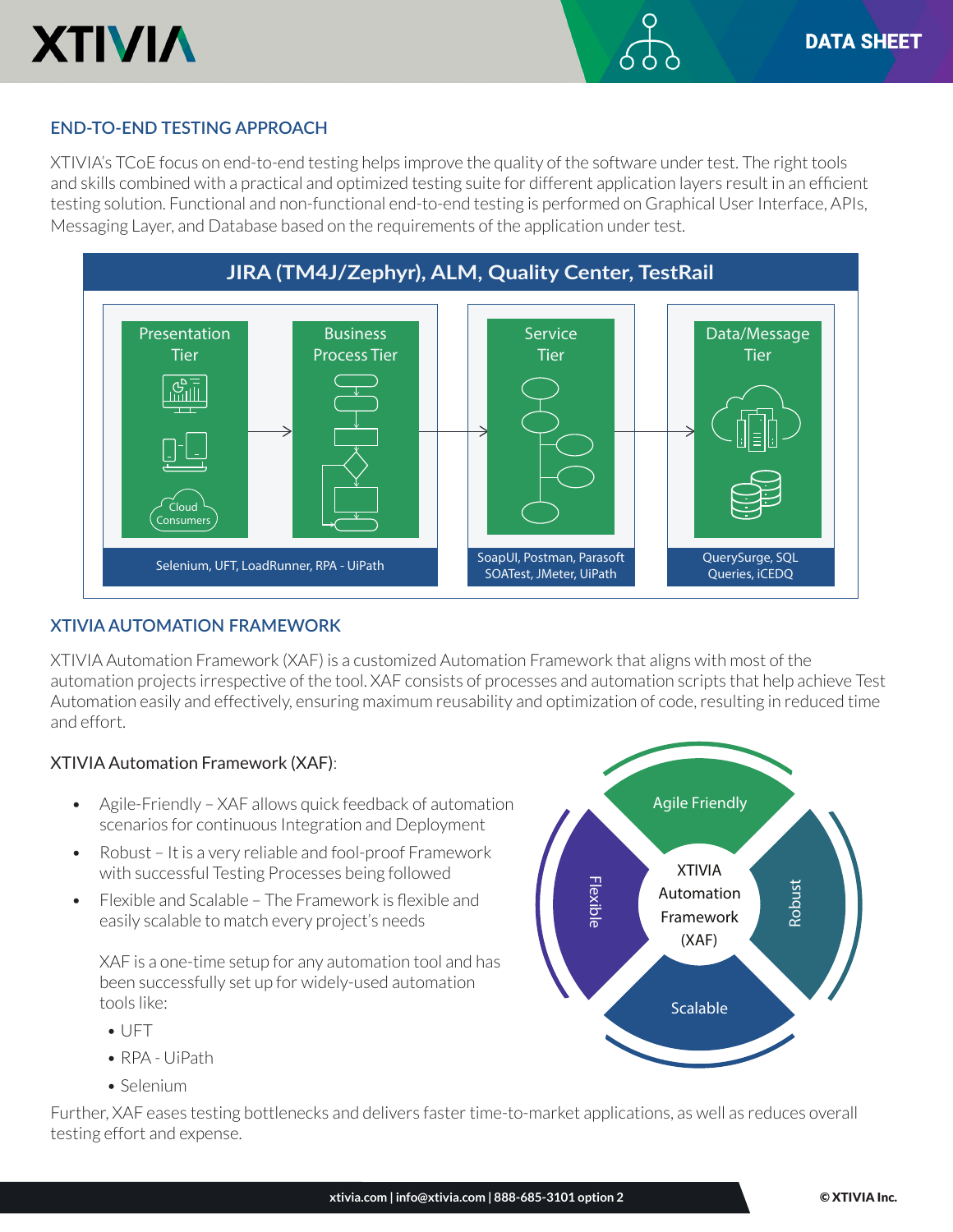

# **ROBOTIC PROCESS AUTOMATION CAPABILITIES**

Robotic Process Automation (RPA) is an emerging business technology and is a complete solution for application integration, automating third-party applications, administrative IT tasks, and business IT processes. XTIVIA's in-house experts have strong expertise in the Robotic Process Automation – the UiPath tool. The XTIVIA Automation Framework has also been established for the UiPath tool as well.



XTIVIA's TCoE builds Test Suites as well as Robots that can help the clients achieve faster results with the best customer experience.

## Benefits of RPA to Clients:

- Accurate and Reliable
	- Less prone to errors with uniformity and consistency
	- Increase compliance
- Increased Productivity
	- Execution time is faster than manual approach
	- No coding required
- Cost-Cutting Technology
	- Increased turn-around time for reduced operational cost
	- Easy to configure, deploy, and maintain

## TESTING PRACTICE IMPLEMENTATION CAPABILITY

With XTIVIA's vast experience in testing and establishing a formal Testing Center of Excellence, we have gained the experience and knowledge necessary to help our clients optimize their existing testing practice or establish a brandnew testing practice. We are here to help, whether to institute processes, implement best practices, or train QA team members on QA standards and tools; we are here to help create a Testing Practice ideal for each client.